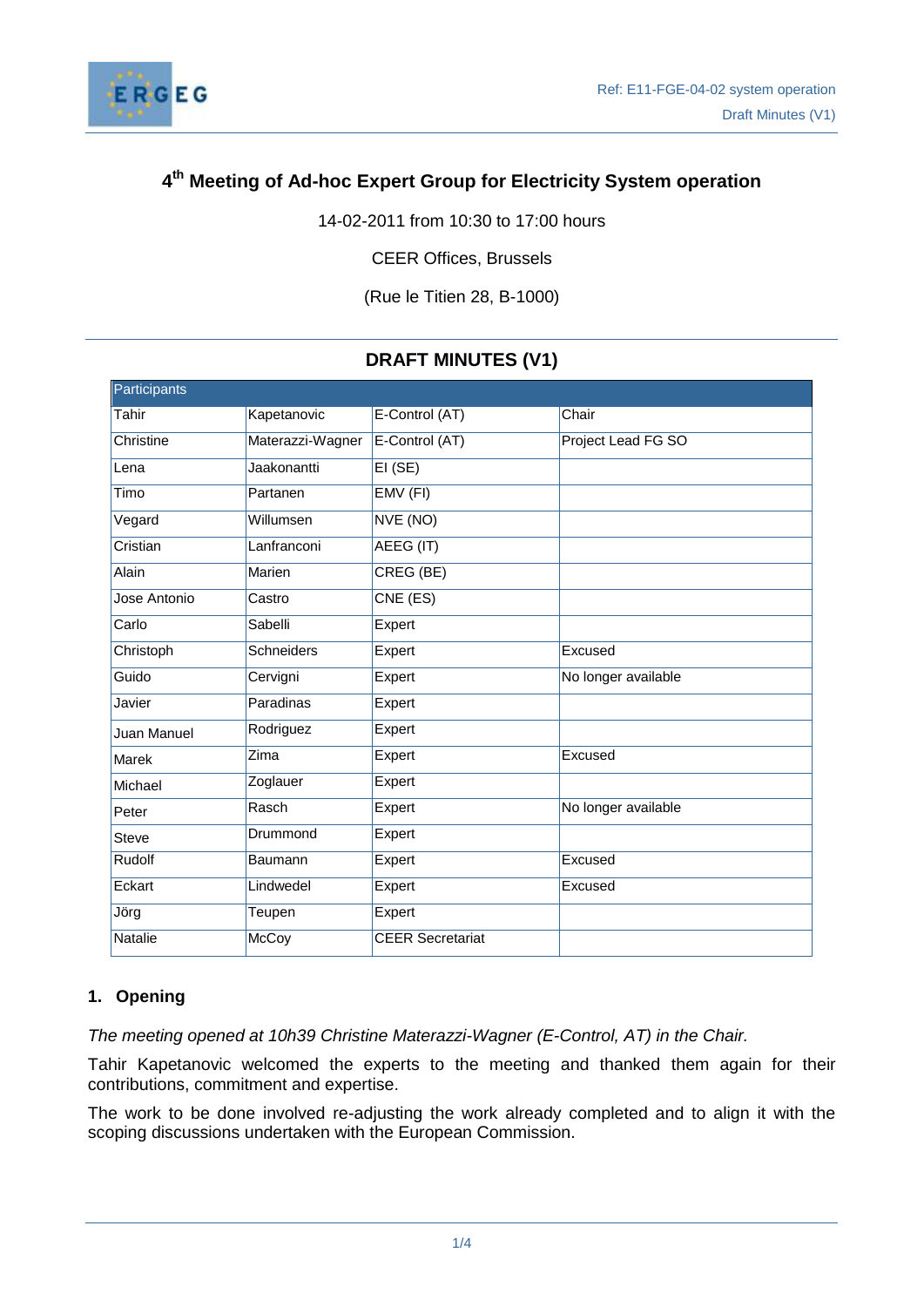



## **1.1. Approval of the agenda**

The Agenda was approved in the form shown in these minutes.

#### **2. Review of last year's work**

ERGEG presented a summary table illustrating the issues which were discussed by the expert group in previous meetings – covering who is affected, on what aspects and to what extent in terms of the various elements of system operation.

Overall, the focus is on technical aspects, although there is a heading for adverse market consequences, where the affect on consumers (including costs) can be considered.

Regarding 'problems', an additional issue relates to potential challenges which could emerge as a result of operating closer to real-time (with renewables and distributed generation). The system is not necessarily less secure, but the potential for this could be recognised.

The members discussed the 'depth' of the network codes – which would need to undergo a lengthy process for revisions. However, following discussions with the European Commission and given the technical aspects of system operation, the aim is to provide detailed framework guidelines. The framework guideline and corresponding network codes in this area will be the first legally binding rules on system operation – hence the desire to provide detailed legal certainty.

Mr. Drummond underlined that there is a lot of concern in the sector about the level of detail (and degree of harmonisation) in the future rules, which appeared to be going further than cross-border issues.

ERGEG remarked that this issue is also part of the impact assessment process – what is needed/to what extent/and what are the implications (costs, etc.). The details themselves would be left to the network code.

Mr. Drummond warned that the national codes must also be considered in this overall picture. If the rules are too prescriptive, this can also limit the evolution and development of new practices.

ERGEG reminded the members of the objectives identified for the initial impact assessment.

- To operate the electrical system within defined limits
- To apply same principles for different systems
- To enable the integration of innovative technologies
- To make full use of information and communication technologies

The experts provided some further clarifications and considerations to be included under each objective – taking into account technical aspects. (See the attached presentation for details.)

#### **3. Information on scoping process**

The Commission requested a scoping discussion with ENTSO-E and ERGEG to fine tune the scope and depth of the framework guideline on system operation. The Commission indicated an interest in a high degree of detail and scope – drawing from ERGEG's previous guidelines of good practice on operational security.

The Commission would like more prescriptive, wider and prioritised framework guidelines.

The initial impact assessment should also provide a justification of the possible costs/consequences of not undertaking the proposals. One key concern is to minimise any risk of black outs, which has tangible costs.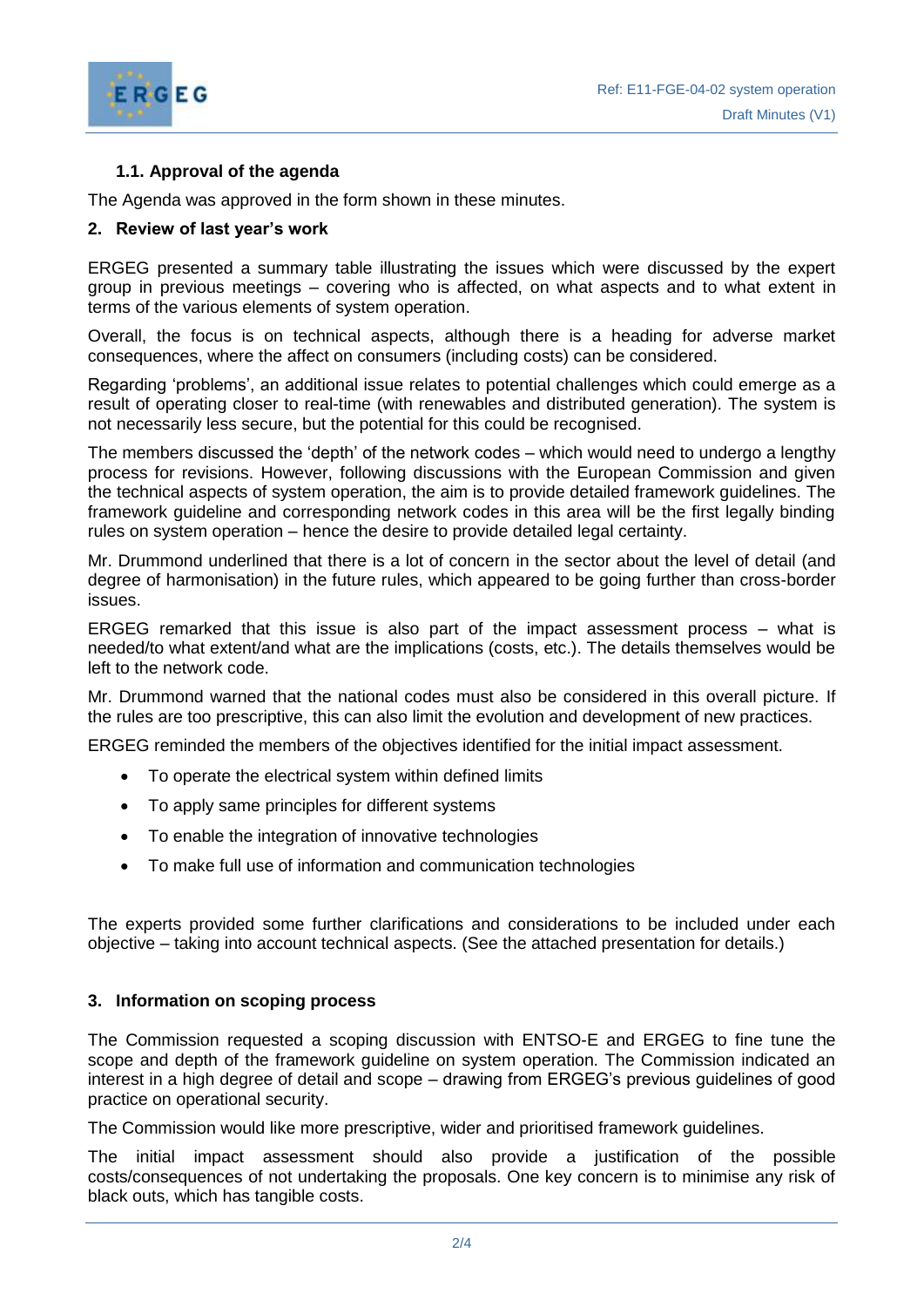

Overall, the scoping discussions have been rather about the structure and detail of the framework guideline, rather than a re-design of the issues.

Internally, the regulators have done a round up of previous work – from the GGP to the analysis of the 2006 blackout.

The Commission has given ERGEG the official mandate (with the 6 month deadline) to prepare the draft framework guideline. The 6 months began on 1<sup>st</sup> January 2011.

The members briefly discussed the overall process for the development of framework guidelines – including the public consultation of stakeholders.

#### **4. Discussion on NCs, timeline and priorities**

The framework guideline will in principle result in a set of network codes –subdivided by issue (and order of priority):

Operational security

Scheduling and operational planning

Staff training and certification

Data exchange (not necessarily a separate NC, issues could be included in the other NCs)

----

Load frequency control

Emergency and restoration

----

Intersynchronous areas

Supergrid aspects

Manually activated reserves interaction

In addition, there are several governance aspects which should be addressed:

Change management process

Compliance monitoring and enforcement process.

These are proposals for corresponding network codes – in reality, we will not know which codes will be prepared until the process for the framework guideline is finalised by ACER.

Regarding the issue of training and certification, the experts expressed concern that the code should not seek to standardise all professional qualifications in this area and rather should provide a high level framework for ensuring qualified staff.

#### **5. Discussion on cost/benefit expectations**

ERGEG explained that it will include a consideration of costs and benefits in its initial impact assessment for the system operation framework guidelines.